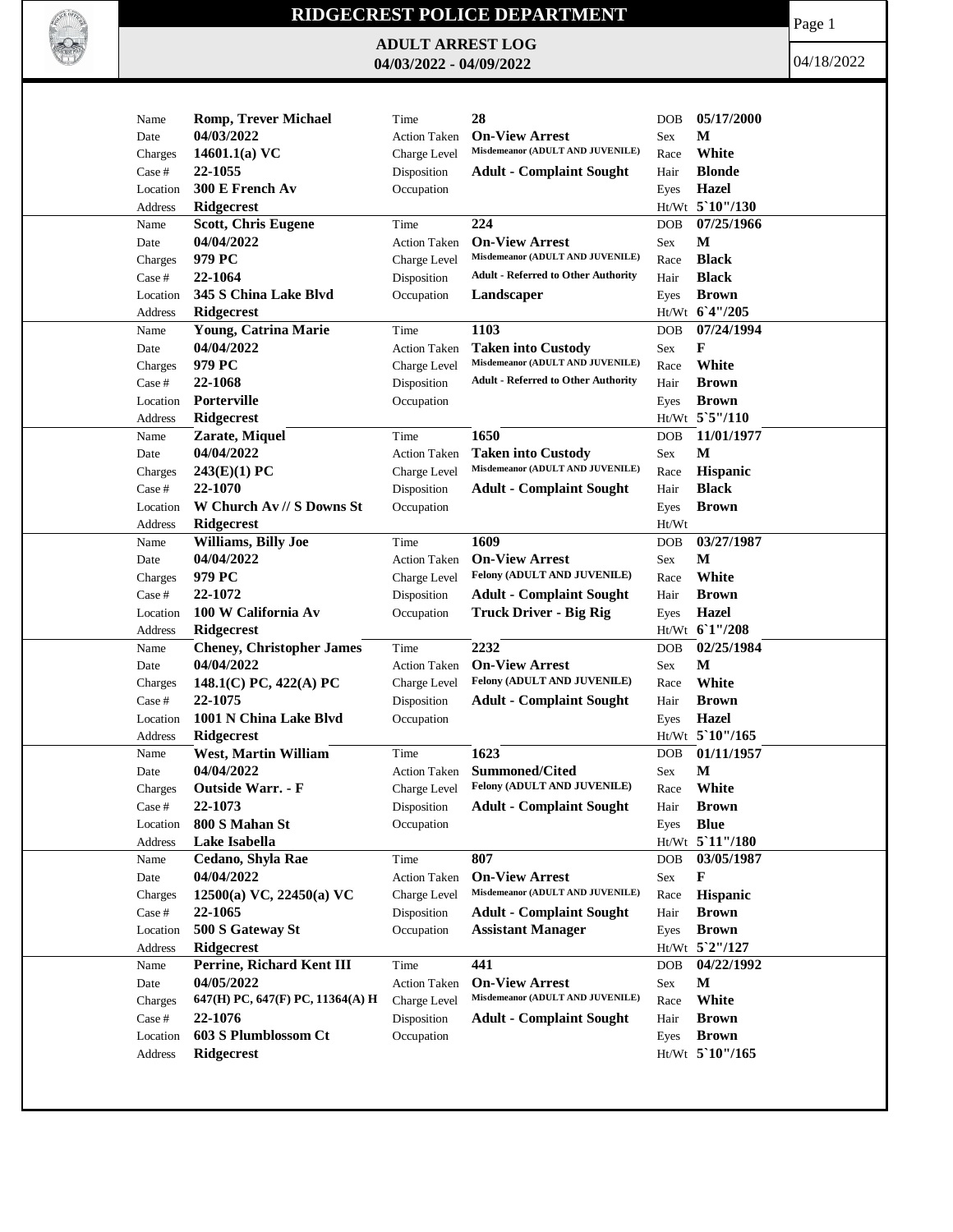| ADULT ARREST LOG for 04/03/2022 - 04/09/2022 | Page 2 |
|----------------------------------------------|--------|
|----------------------------------------------|--------|

|                   | <b>Smith, Ronald Steven</b>          | Time                      | 1206                                       | <b>DOB</b> | 01/21/1980                  |
|-------------------|--------------------------------------|---------------------------|--------------------------------------------|------------|-----------------------------|
| Name<br>Date      | 04/05/2022                           | <b>Action Taken</b>       | <b>Summoned/Cited</b>                      | Sex        | М                           |
| Charges           | 979 PC                               | Charge Level              | Misdemeanor (ADULT AND JUVENILE)           | Race       | White                       |
| Case #            | 21-4075                              | Disposition               | <b>Adult - Complaint Sought</b>            | Hair       | <b>Brown</b>                |
| Location          | 300 W Ward Av                        | Occupation                |                                            | Eyes       | <b>Brown</b>                |
| Address           | <b>Ridgecrest</b>                    |                           |                                            |            | Ht/Wt 5`5"/125              |
| Name              | <b>Livingston, Karen</b>             | Time                      | 1601                                       | <b>DOB</b> | 09/07/1990                  |
| Date              | 04/05/2022                           | <b>Action Taken</b>       | <b>Taken into Custody</b>                  | Sex        | F                           |
| Charges           | 273A(A) PC, 11550(A) HS              | Charge Level              | Felony (ADULT AND JUVENILE)                | Race       | White                       |
| Case #            | 22-1087                              | Disposition               | <b>Adult - Complaint Sought</b>            | Hair       | <b>Blonde</b>               |
| Location          | 306 W Upjohn Av                      | Occupation                |                                            | Eyes       | Green                       |
| Address           | <b>Ridgecrest</b>                    |                           |                                            |            | Ht/Wt 5'1"/172              |
| Name              | <b>Esparza, Matthew James</b>        | Time                      | 1601                                       | <b>DOB</b> | 12/05/1995                  |
| Date              | 04/05/2022                           | <b>Action Taken</b>       | <b>Taken into Custody</b>                  | Sex        | M                           |
| Charges           | 273A(A) PC, 11550(A) HS              | Charge Level              | Felony (ADULT AND JUVENILE)                | Race       | White                       |
| Case #            | 22-1087                              | Disposition               | <b>Adult - Complaint Sought</b>            | Hair       | <b>Blonde</b>               |
| Location          | 306 W Upjohn Av                      | Occupation                |                                            | Eyes       | <b>Blue</b>                 |
| Address           | <b>Ridgecrest</b>                    |                           |                                            |            | Ht/Wt 5`9"/230              |
| Name              | <b>Esparza, Matthew James</b>        | Time                      | 1431                                       | <b>DOB</b> | 12/05/1995                  |
| Date              | 04/05/2022                           | <b>Action Taken</b>       | <b>Summoned/Cited</b>                      | Sex        | $\mathbf{M}$                |
| Charges           | 979 PC                               | Charge Level              | Misdemeanor (ADULT AND JUVENILE)           | Race       | White                       |
| Case #            | 22-1086                              | Disposition               | <b>Adult - Complaint Sought</b>            | Hair       | <b>Blonde</b>               |
| Location          | 306 W Upjohn Ave                     | Occupation                |                                            | Eyes       | <b>Blue</b>                 |
| Address           | <b>Ridgecrest</b>                    |                           |                                            |            | Ht/Wt 5`9"/230              |
| Name              | <b>Blanton, Glenn Marquee</b>        | Time                      | 926                                        | <b>DOB</b> | 09/22/1979                  |
| Date              | 04/05/2022                           | <b>Action Taken</b>       | <b>On-View Arrest</b>                      | Sex        | М                           |
| Charges           | 12500(a) VC, 979 PC, 4000(a)(1)      | Charge Level              | Misdemeanor (ADULT AND JUVENILE)           | Race       | <b>Black</b>                |
| Case #            | 22-1078                              | Disposition               | <b>Adult - Complaint Sought</b>            | Hair       | <b>Black</b>                |
| Location          | 300 S Sunland St                     | Occupation                | Unemployed                                 | Eyes       | <b>Brown</b><br>Ht/Wt 6/230 |
| Address<br>Name   | <b>Ridgecrest</b><br>Pugh, Desmond   | Time                      | 1803                                       | <b>DOB</b> | 06/27/1982                  |
| Date              | 04/06/2022                           | <b>Action Taken</b>       | <b>On-View Arrest</b>                      | Sex        | M                           |
| Charges           | 273A(A) PC                           | Charge Level              | Felony (ADULT AND JUVENILE)                | Race       | <b>Black</b>                |
| Case #            | 22-1090                              | Disposition               | <b>Adult - Complaint Sought</b>            | Hair       | <b>Brown</b>                |
| Location          | 100 W California Av                  | Occupation                |                                            | Eyes       | <b>Brown</b>                |
| Address           | <b>Ridgecrest</b>                    |                           |                                            |            | Ht/Wt 6'2"/190              |
| Name              | Parfait, Shaun Jacob Michael         | Time                      | 105                                        | <b>DOB</b> | 04/10/1991                  |
| Date              | 04/06/2022                           | <b>Action Taken</b>       | <b>On-View Arrest</b>                      | Sex        | $\mathbf{M}$                |
| Charges           | 979 PC                               | Charge Level              | Misdemeanor (ADULT AND JUVENILE)           | Race       | White                       |
| Case #            | 22-1093                              | Disposition               | <b>Adult - Complaint Sought</b>            | Hair       | <b>Brown</b>                |
| Location          | 100 W Wilson Ave                     | Occupation                | Unemployed                                 | Eyes       | <b>Blue</b>                 |
| Address           | <b>Ridgecrest</b>                    |                           |                                            |            | Ht/Wt 5`10"/170             |
| Name              | Parfait, Shaun Jacob Michael         | Time                      | 102                                        | DOB        | 04/10/1991                  |
| Date              | 04/06/2022                           | <b>Action Taken</b>       | <b>On-View Arrest</b>                      | Sex        | M                           |
| Charges           | 647(F) PC, $148(A)(1)$ PC            | Charge Level              | Misdemeanor (ADULT AND JUVENILE)           | Race       | White                       |
| Case #            | 22-1094                              | Disposition               | <b>Adult - Complaint Sought</b>            | Hair       | <b>Brown</b>                |
| Location          | 100 W Wilson Av                      | Occupation                | Unemployed                                 | Eyes       | <b>Blue</b>                 |
| Address           | <b>Ridgecrest</b>                    |                           |                                            |            | Ht/Wt 5`10"/170             |
| Name              | <b>Buchheim, Amanda Rose</b>         | Time                      | 608                                        | DOB        | 07/18/1991                  |
| Date              | 04/06/2022                           | <b>Action Taken</b>       | <b>On-View Arrest</b>                      | Sex        | F                           |
| Charges           | 647(F) PC, 69(A) PC, Outside War     | Charge Level              | Felony (ADULT AND JUVENILE)                | Race       | White                       |
| Case #            | 22-1098                              | Disposition               | <b>Adult - Referred to Other Authority</b> | Hair       | <b>Brown</b>                |
| Location          | 629 E Ridgecrest Blvd                | Occupation                |                                            | Eyes       | Hazel                       |
| Address           | Ridgecrest                           |                           | 608                                        |            | Ht/Wt 5'7"/150              |
| Name              | Arguijo, Jessica Marie<br>04/06/2022 | Time                      | <b>On-View Arrest</b>                      | <b>DOB</b> | 03/06/1994<br>F             |
| Date              | 979 PC                               | <b>Action Taken</b>       | Misdemeanor (ADULT AND JUVENILE)           | Sex        | Hispanic                    |
| Charges<br>Case # | 22-1097                              | Charge Level              |                                            | Race       | <b>Black</b>                |
| Location          | 629 E Ridgecrest Blvd                | Disposition<br>Occupation | <b>Adult - Complaint Sought</b>            | Hair       | <b>Brown</b>                |
| Address           | <b>Ridgecrest</b>                    |                           |                                            | Eyes       | Ht/Wt 4`11"/160             |
|                   |                                      |                           |                                            |            |                             |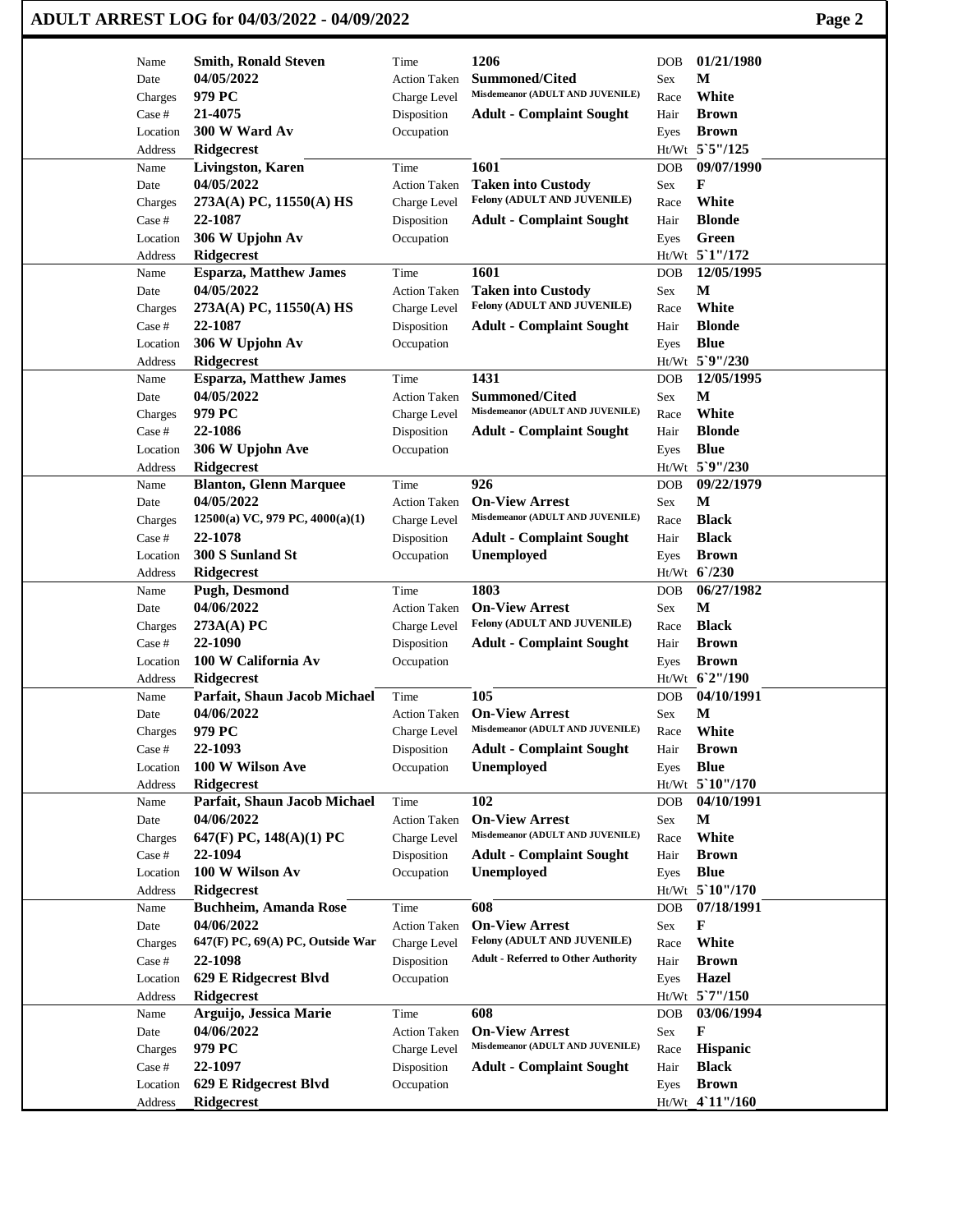|          | ADULT ARREST LOG for 04/03/2022 - 04/09/2022 |                     |                                            |                          | Page 3 |
|----------|----------------------------------------------|---------------------|--------------------------------------------|--------------------------|--------|
| Name     | Abundis, Mario Alberto Jr                    | Time                | 844                                        | 02/10/1988<br><b>DOB</b> |        |
| Date     | 04/06/2022                                   | <b>Action Taken</b> | <b>On-View Arrest</b>                      | М<br>Sex                 |        |
| Charges  | Outside Warr. - F, 11550(A) HS Charge Level  |                     | Felony (ADULT AND JUVENILE)                | Hispanic<br>Race         |        |
| Case #   | 22-1100                                      | Disposition         | <b>Adult - Complaint Sought</b>            | <b>Brown</b><br>Hair     |        |
| Location | <b>500 N Peg St</b>                          | Occupation          |                                            | <b>Brown</b><br>Eyes     |        |
| Address  | Ridgecrest                                   |                     |                                            | Ht/Wt 5`8"/180           |        |
| Name     | <b>Cubit, Markus Sebastian</b>               | Time                | 608                                        | 09/24/1994<br><b>DOB</b> |        |
| Date     | 04/06/2022                                   | <b>Action Taken</b> | <b>Summoned/Cited</b>                      | М<br>Sex                 |        |
| Charges  | 979 PC                                       | Charge Level        | Misdemeanor (ADULT AND JUVENILE)           | <b>Black</b><br>Race     |        |
| Case #   | 22-1096                                      | Disposition         | <b>Adult - Referred to Other Authority</b> | <b>Black</b><br>Hair     |        |
| Location | 629 E Ridgecrest Blvd                        | Occupation          |                                            | <b>Brown</b><br>Eyes     |        |
| Address  | <b>Ridgecrest</b>                            |                     |                                            | Ht/Wt 5`7"/135           |        |
| Name     | Sarad, Curtis Alan Jr                        | Time                | 833                                        | 03/16/1987<br><b>DOB</b> |        |
| Date     | 04/06/2022                                   | <b>Action Taken</b> | <b>Taken into Custody</b>                  | M<br>Sex                 |        |
| Charges  | 311.11(a) PC $(F)$ , 979 PC                  | Charge Level        | Felony (ADULT AND JUVENILE)                | White<br>Race            |        |
| Case #   | 21-2445                                      | Disposition         | <b>Adult - Referred to Other Authority</b> | <b>Blonde</b><br>Hair    |        |
| Location | 417 S. Lincoln St                            | Occupation          |                                            | <b>Blue</b><br>Eyes      |        |
| Address  | Ridgecrest                                   |                     |                                            | Ht/Wt 6'/230             |        |
| Name     | Barvozarendon, Juana                         | Time                | 1258                                       | 12/05/1968<br><b>DOB</b> |        |
| Date     | 04/06/2022                                   | <b>Action Taken</b> | <b>Summoned/Cited</b>                      | F<br>Sex                 |        |
| Charges  | 14601.1(a) VC, 22352 (b)(2) VC,              | Charge Level        | Misdemeanor (ADULT AND JUVENILE)           | Hispanic<br>Race         |        |
| Case #   | 22-1106                                      | Disposition         | <b>Adult - Referred to Other Authority</b> | <b>Black</b><br>Hair     |        |
| Location | 500 E French Ave                             | Occupation          |                                            | <b>Brown</b><br>Eyes     |        |
| Address  | Ridgecrest                                   |                     |                                            | Ht/Wt 5`5"/210           |        |
| Name     | <b>Burr, Derek Howard</b>                    | Time                | 1035                                       | 07/01/1978<br><b>DOB</b> |        |
| Date     | 04/06/2022                                   | <b>Action Taken</b> | <b>On-View Arrest</b>                      | M<br>Sex                 |        |
| Charges  | 11377(A) HS, 979 PC, 979 PC                  | Charge Level        | Felony (ADULT AND JUVENILE)                | White<br>Race            |        |
| Case #   | 22-1102                                      | Disposition         | <b>Adult - Complaint Sought</b>            | <b>Brown</b><br>Hair     |        |
| Location | 400 W Reeves Av                              | Occupation          | Laborer                                    | <b>Blue</b><br>Eyes      |        |
| Address  | Ridgecrest                                   |                     |                                            | Ht/Wt 5`8"/170           |        |
| Name     | Allen, David Wayne                           | Time                | 2154                                       | 10/30/1965<br><b>DOB</b> |        |
| Date     | 04/06/2022                                   | <b>Action Taken</b> | <b>Summoned/Cited</b>                      | М<br>Sex                 |        |
| Charges  | 979 PC                                       | Charge Level        | Misdemeanor (ADULT AND JUVENILE)           | White<br>Race            |        |
| Case #   | 22-1113                                      | Disposition         | <b>Adult - Complaint Sought</b>            | <b>Brown</b><br>Hair     |        |
| Location | 851 W Upjohn Av                              | Occupation          |                                            | <b>Blue</b><br>Eyes      |        |
| Address  | <b>San Bernardino County</b>                 |                     |                                            | Ht/Wt 5'11"/225          |        |
| Name     | Gunter, Cristafer Xaviar                     | Time                | 2135                                       | 05/17/1990<br>DOB        |        |
| Date     | 04/07/2022                                   | <b>Action Taken</b> | <b>Taken into Custody</b>                  | $\mathbf M$<br>Sex       |        |
| Charges  | 23152(A) VC, 23152(B) VC, 273A(A             | Charge Level        | Felony (ADULT AND JUVENILE)                | Hispanic<br>Race         |        |
| Case #   | 22-1123                                      | Disposition         | <b>Adult - Complaint Sought</b>            | <b>Black</b><br>Hair     |        |
| Location | S. Rademacher Way And S. China Lake Blvd     | Occupation          |                                            | Hazel<br>Eyes            |        |
| Address  | Ridgecrest                                   |                     |                                            | Ht/Wt 5`8"/170           |        |
| Name     | Rosania, Joseph Edward                       | Time                | 848                                        | 04/29/1990<br><b>DOB</b> |        |
| Date     | 04/07/2022                                   | <b>Action Taken</b> | <b>On-View Arrest</b>                      | M<br>Sex                 |        |
| Charges  | 979 PC                                       | Charge Level        | Misdemeanor (ADULT AND JUVENILE)           | White<br>Race            |        |
| Case #   | 22-1115                                      | Disposition         | <b>Adult - Complaint Sought</b>            | <b>Brown</b><br>Hair     |        |
| Location | 309 W Perdew                                 | Occupation          |                                            | <b>Brown</b><br>Eyes     |        |
| Address  | <b>Bakersfield</b>                           |                     |                                            | Ht/Wt 5'7"/155           |        |
| Name     | <b>Brinsfield, Jacob Randall</b>             | Time                | 25                                         | 08/16/1989<br><b>DOB</b> |        |
| Date     | 04/08/2022                                   | <b>Action Taken</b> | <b>On-View Arrest</b>                      | M<br>Sex                 |        |
| Charges  | 29800(A)(1) PC, 10851(A) VC, 303             | Charge Level        | Felony (ADULT AND JUVENILE)                | White<br>Race            |        |
| Case #   | 22-1124                                      | Disposition         | <b>Adult - Referred to Other Authority</b> | <b>Brown</b><br>Hair     |        |
| Location | 345 S China Lake Bl                          | Occupation          |                                            | <b>Blue</b><br>Eyes      |        |
| Address  | Lake Isabella                                |                     |                                            | Ht/Wt 5'7"/185           |        |
| Name     | Harrellbarona, Blakely Le                    | Time                | 42                                         | 04/03/1993<br><b>DOB</b> |        |
| Date     | 04/08/2022                                   | <b>Action Taken</b> | <b>Taken into Custody</b>                  | М<br>Sex                 |        |
| Charges  | 29800(A)(1) PC, 30305(A)(1) PC,              | Charge Level        | Felony (ADULT AND JUVENILE)                | White<br>Race            |        |
| Case #   | 22-1124                                      | Disposition         | <b>Adult - Complaint Sought</b>            | <b>Brown</b><br>Hair     |        |
| Location | 345 S China Lake Bl                          | Occupation          |                                            | Hazel<br>Eyes            |        |
| Address  | <b>Trona</b>                                 |                     |                                            | Ht/Wt 6'4"/250           |        |
|          |                                              |                     |                                            |                          |        |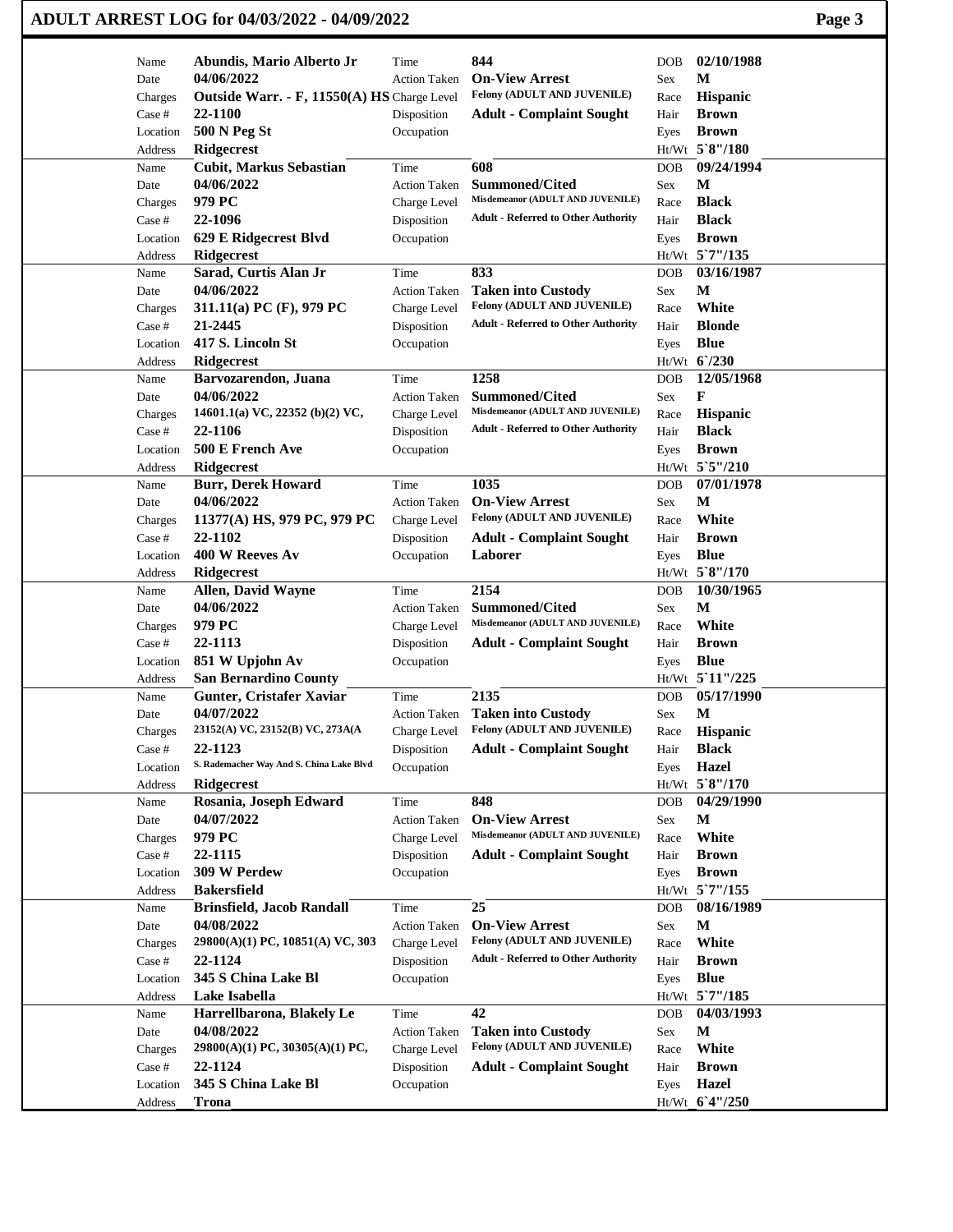|                     | ADULT ARREST LOG for 04/03/2022 - 04/09/2022                   |                                     |                                                          |              |                               | Page 4 |
|---------------------|----------------------------------------------------------------|-------------------------------------|----------------------------------------------------------|--------------|-------------------------------|--------|
| Name                | <b>Troxell, Patricia Ann</b>                                   | Time                                | 1852                                                     | DOB          | 03/15/1967                    |        |
| Date                | 04/08/2022                                                     | <b>Action Taken</b>                 | <b>Taken into Custody</b>                                | Sex          | F                             |        |
| Charges             | 273.6(A) PC                                                    | Charge Level                        | Misdemeanor (ADULT AND JUVENILE)                         | Race         | White                         |        |
| Case #              | 22-1135<br>1121 N Krista Ct                                    | Disposition                         | <b>Adult - Complaint Sought</b>                          | Hair         | <b>Blonde</b><br><b>Blue</b>  |        |
| Location<br>Address | <b>Ridgecrest</b>                                              | Occupation                          | Unemployed                                               | Eyes         | Ht/Wt 5`9"/180                |        |
| Name                | <b>Brinsfield, Jacob Randall</b>                               | Time                                | 14                                                       | <b>DOB</b>   | 08/16/1989                    |        |
| Date                | 04/08/2022                                                     | <b>Action Taken</b>                 | <b>Taken into Custody</b>                                | Sex          | M                             |        |
| Charges             | 148.9(A) PC, 466 PC                                            | Charge Level                        | Misdemeanor (ADULT AND JUVENILE)                         | Race         | White                         |        |
| Case #              | 22-1172                                                        | Disposition                         | <b>Adult - Complaint Sought</b>                          | Hair         | <b>Brown</b>                  |        |
| Location            | 345 S China Lake Bl                                            | Occupation                          |                                                          | Eyes         | <b>Blue</b>                   |        |
| Address             | Lake Isabella                                                  |                                     |                                                          |              | Ht/Wt 5'7"/185                |        |
| Name                | <b>Haynes, David Lee</b>                                       | Time                                | 45                                                       | DOB          | 03/06/1979                    |        |
| Date                | 04/09/2022                                                     | <b>Action Taken</b>                 | <b>Taken into Custody</b>                                | Sex          | M                             |        |
| Charges             | $422(A)$ PC, 273.6(D) PC, 273.5(F)                             | Charge Level                        | Felony (ADULT AND JUVENILE)                              | Race         | White                         |        |
| Case #              | 22-1137                                                        | Disposition                         | <b>Adult - Complaint Sought</b>                          | Hair         | <b>Brown</b>                  |        |
| Location<br>Address | Knights Inn $@706$ N. Balsam StOccupation<br><b>Ridgecrest</b> |                                     | <b>Contractor</b>                                        | Eyes         | <b>Blue</b><br>Ht/Wt 5`9"/175 |        |
| Name                | <b>Vanderwerf, Paul Matthew</b>                                | Time                                | 812                                                      | DOB          | 06/10/1964                    |        |
| Date                | 04/09/2022                                                     | <b>Action Taken</b>                 | <b>On-View Arrest</b>                                    | Sex          | M                             |        |
| Charges             | 14601.1(a) VC, 979 PC                                          | Charge Level                        | Misdemeanor (ADULT AND JUVENILE)                         | Race         | White                         |        |
| Case #              | 22-1140                                                        | Disposition                         | <b>Misdemeanor Charge</b>                                | Hair         | <b>Brown</b>                  |        |
| Location            | E Bowman Rd S Richmond St                                      | Occupation                          |                                                          | Eyes         | <b>Blue</b>                   |        |
| Address             | <b>Ridgecrest</b>                                              |                                     |                                                          |              | Ht/Wt 6'1"/200                |        |
| Name                | <b>Flournoy, Tommy James</b>                                   | Time                                | 1341                                                     | DOB          | 08/13/1957                    |        |
| Date                | 04/09/2022                                                     | <b>Action Taken</b>                 | <b>On-View Arrest</b>                                    | Sex          | М                             |        |
| Charges             | 243(A) PC, 979 PC                                              | Charge Level                        | Misdemeanor (ADULT AND JUVENILE)                         | Race         | <b>Black</b>                  |        |
| Case #              | 22-1144                                                        | Disposition                         | <b>Adult - Complaint Sought</b>                          | Hair         | <b>Black</b>                  |        |
| Location            | 1322 N Downs St                                                | Occupation                          |                                                          | Eyes         | <b>Brown</b>                  |        |
| Address             | <b>Ridgecrest</b>                                              |                                     |                                                          |              | Ht/Wt 6'2"/186                |        |
| Name                | <b>Troxell, Chad James</b><br>04/09/2022                       | Time                                | 2343<br><b>On-View Arrest</b>                            | DOB          | 08/31/1993<br>M               |        |
| Date<br>Charges     | 979 PC                                                         | <b>Action Taken</b><br>Charge Level | Misdemeanor (ADULT AND JUVENILE)                         | Sex<br>Race  | White                         |        |
| Case #              | 22-1153                                                        | Disposition                         | <b>Adult - Referred to Other Authority</b>               | Hair         | <b>Brown</b>                  |        |
| Location            | 1599 N Norm St                                                 | Occupation                          |                                                          | Eyes         | <b>Blue</b>                   |        |
| Address             | <b>Ridgecrest</b>                                              |                                     |                                                          |              | Ht/Wt 5 11"/200               |        |
| Name                | <b>Troxell, Trey Jordan</b>                                    | Time                                | 2343                                                     | DOB          | 08/31/1993                    |        |
| Date                | 04/09/2022                                                     | Action Taken                        | <b>On-View Arrest</b>                                    | Sex          | $\mathbf M$                   |        |
| Charges             | 979 PC                                                         | Charge Level                        | Felony (ADULT AND JUVENILE)                              | Race         | White                         |        |
| Case #              | 22-1153                                                        | Disposition                         | <b>Adult - Referred to Other Authority</b>               | Hair         | <b>Brown</b>                  |        |
| Location            | 1599 N Norma St                                                | Occupation                          |                                                          | Eyes         | <b>Blue</b>                   |        |
| Address             | <b>Ridgecrest</b>                                              |                                     |                                                          |              | Ht/Wt 6'/180                  |        |
| Name                | Kellingsworth, Jerry Vern Jr                                   | Time                                | 2314                                                     | DOB          | 04/14/1997                    |        |
| Date                | 04/09/2022                                                     | <b>Action Taken</b>                 | <b>Taken into Custody</b><br>Felony (ADULT AND JUVENILE) | Sex          | M<br>White                    |        |
| Charges<br>Case #   | 14601.1(a) VC, 979 PC<br>22-1152                               | Charge Level<br>Disposition         | <b>Adult - Complaint Sought</b>                          | Race<br>Hair | <b>Brown</b>                  |        |
| Location            | E Bowman Rd/S County Line Rd                                   | Occupation                          | <b>Barraza Concrete</b>                                  | Eyes         |                               |        |
| Address             | <b>Ridgecrest</b>                                              |                                     |                                                          |              | $Ht/Wt$ 6/140                 |        |
| Name                | Lewin, Sky William                                             | Time                                | 1842                                                     | DOB          | 04/05/1978                    |        |
| Date                | 04/09/2022                                                     | <b>Action Taken</b>                 | <b>Summoned/Cited</b>                                    | Sex          | M                             |        |
| Charges             | 23152(F) VC, 11350(A) HS                                       | Charge Level                        | Misdemeanor (ADULT AND JUVENILE)                         | Race         | White                         |        |
| Case #              | 22-1149                                                        | Disposition                         | <b>Adult - Complaint Sought</b>                          | Hair         | <b>Brown</b>                  |        |
| Location            | 345 S China Lake Bl                                            | Occupation                          |                                                          | Eyes         | <b>Blue</b>                   |        |
| Address             | <b>Bishop</b>                                                  |                                     |                                                          |              | Ht/Wt 5'11"/195               |        |
| Name                | <b>Gronniger, John James</b>                                   | Time                                | 1646                                                     | DOB          | 02/16/1989                    |        |
| Date                | 04/09/2022                                                     | <b>Action Taken</b>                 | <b>Summoned/Cited</b>                                    | Sex          | $\mathbf{M}$                  |        |
| Charges             | 17995 HS                                                       | Charge Level                        | Misdemeanor (ADULT AND JUVENILE)                         | Race         | White                         |        |
| Case #              | 22-1147                                                        | Disposition                         | <b>Adult - Complaint Sought</b>                          | Hair         | <b>Brown</b>                  |        |
| Location            | 555 S Fairview St                                              | Occupation                          | Unemployed                                               | Eyes         | <b>Blue</b>                   |        |
| Address             | Ridgecrest                                                     |                                     |                                                          |              | Ht/Wt 5'11"/190               |        |

 $\mathbf{I}$